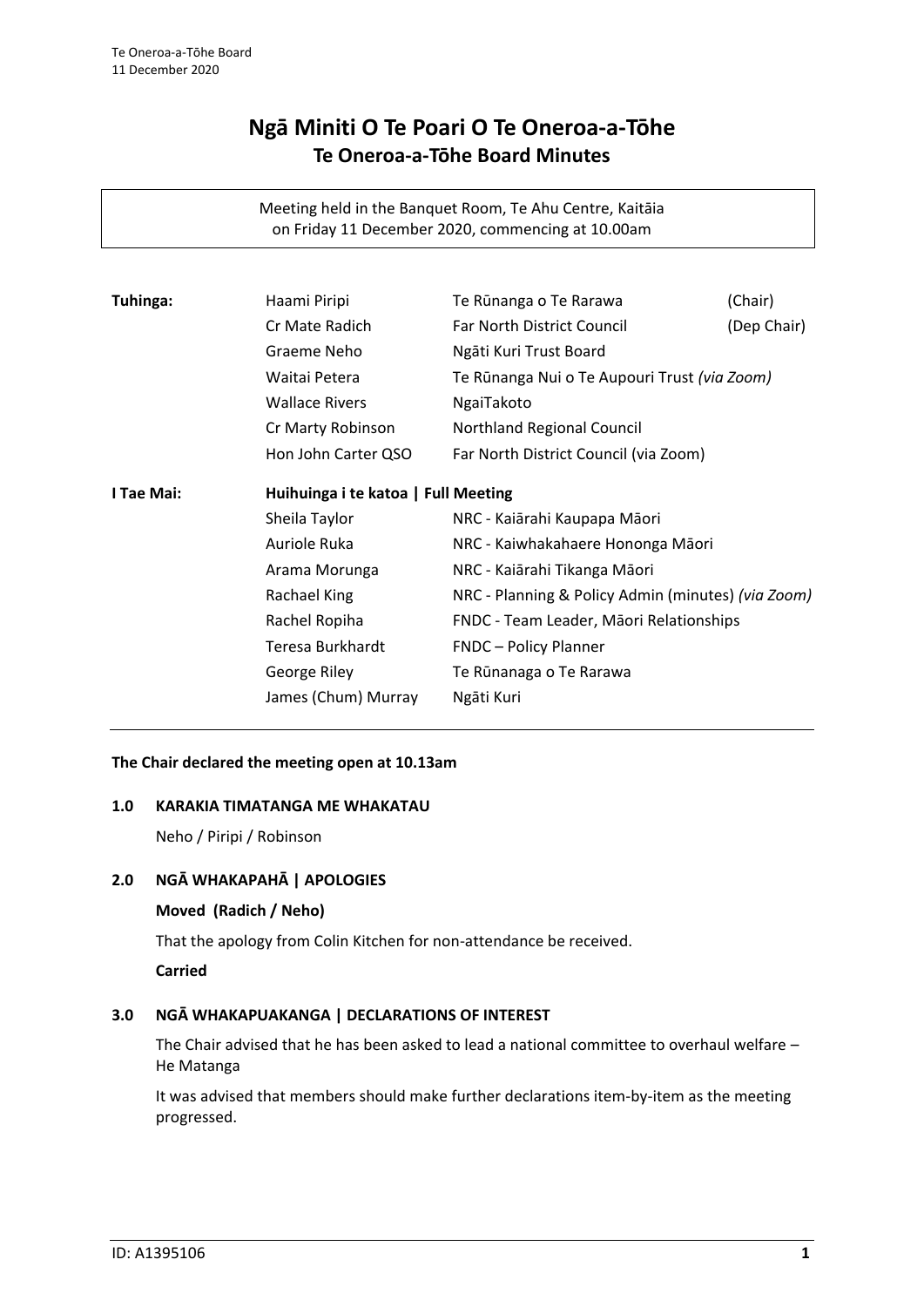# **4.0 WHAKĀE NGĀ MINITI | CONFIRMATION OF MINUTES**

## **4.1 Confirmation of Minutes**

## **ID: A1392873**

## **Report from Rachael King, Board Secretary**

## **Moved (Radich / Robinson)**

THAT the minutes of the Te Oneroa-a-Tōhe Board meeting held on 23 November 2020 be confirmed as a true and correct record.

## **Carried**

# **4.2 Matters Arising**

Discussion took place regarding vehicular access to the beach

# **5.0 NGĀ RIMITI | ITEMS**

**5.1 Approval of Te Rautaki o Te Oneroa-a-Tōhe, Ninety Mile Beach Management Plan ID: A1392729**

# **Report from Sheila Taylor, Kaiārahi Kaupapa Māori**

# **Moved (Radich / Rivers)**

- 1. That the report 'Approval of Te Rautaki o Te Oneroa-a-Tōhe, Ninety Mile Beach Management Plan' by Sheila Taylor, Kaiārahi Kaupapa Māori and dated 3 December 2020, be received.
- 2. That the Iwi members of the Board approve the Draft Reserve Management Plans (Attachments 2 - 5):
	- i. Te Oneroa-a-Tōhe Kōhangatī ki Waīkanae Beach Site A (Attachment 2)
	- ii. Te Oneroa-a-Tōhe Waīmāhuru ki Hukatere Beach Site B (Attachment 3)
	- iii. Te Oneroa-a-Tōhe Hukatere ki Waīmoho Beach Site C (Attachment 4)
	- iv. Te Oneroa-a-Tōhe Waīmoho ki Waīmimihā Beach Site D (Attachment 5);
- 3. That the Board approve the Beach Management Plan on the following conditions:
	- a) approve minor amendments suggested
	- b) iwi representatives review and approve the content of the new section  $E -$  Spirits Pathway
- 4. That the Iwi members of the board and the Board delegate to Haami Piripi or Graeme Neho approval of minor changes to the content, formatting and graphical layout of the final Reserve Management Plans A, B, C and D as well as the Beach Management Plan itself.
- 5. That the Iwi members of the Board delegate to Haami Piripi or Graeme Neho approval of the final design versions of Reserve Management Plans A, B, C and D as well as the Beach Management Plan itself.
- 6. That the Management Plans described in items 2 and 3 become operative on 25 January 2021.
- 7. That the Board approve up to \$1,000 to publicly notify the final management plans as per treaty settlement legislation *"Approval and notification of beach management plan"*
- 8. That the Board delegates to the Chair of Te Oneroa-a-Tōhe Board the authority to approve written or scripted public notification material.
- 9. That the Board approve up to \$5,000 to print the Final Beach Management Plan and Reserve Management Plans A, B C and D.